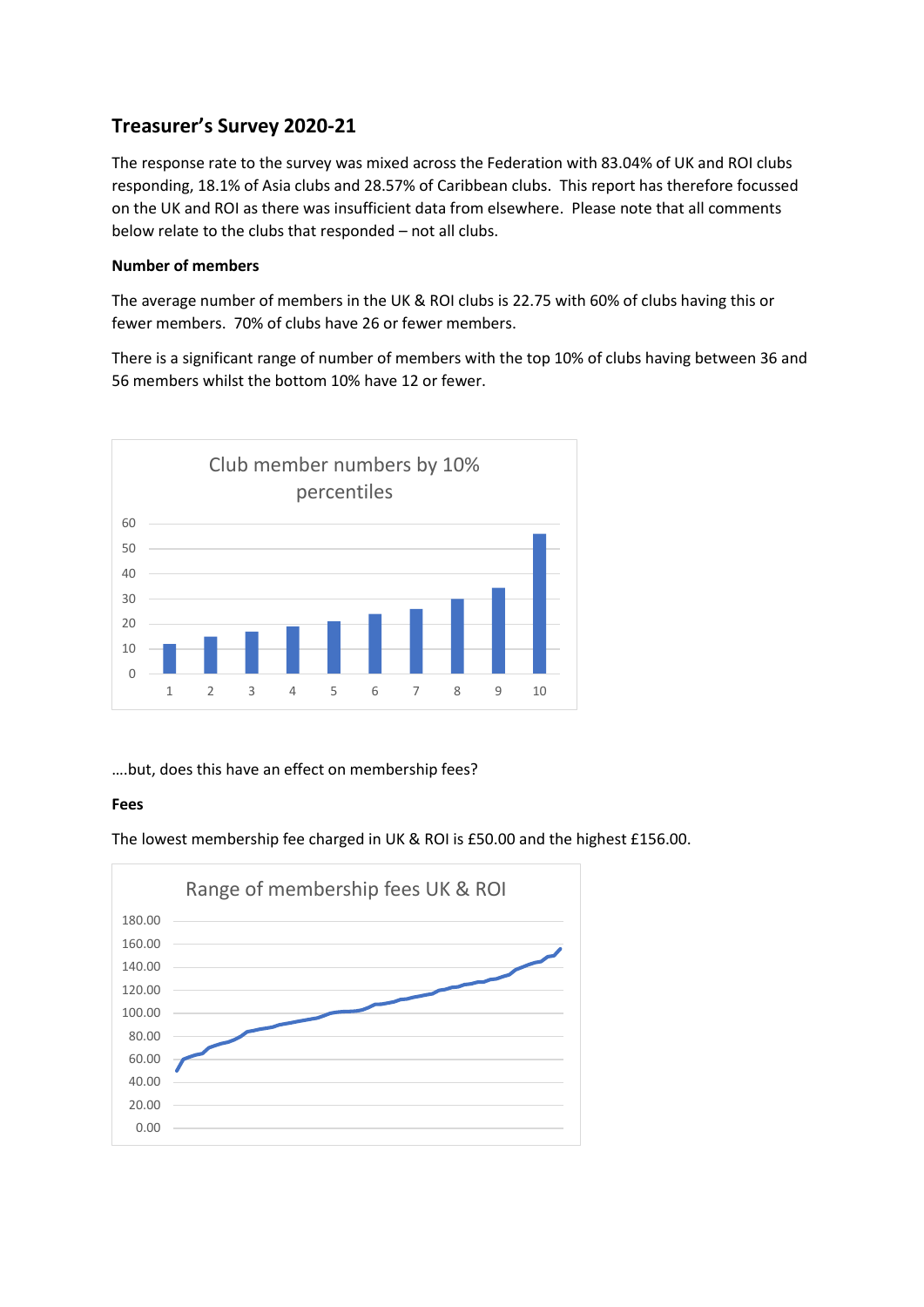The average membership fees for all responding clubs in UK and ROI is £98.54 though when extras are added in the average rises to £100.88.

However, the average fee in the bottom 10% is £85.07/£90.43 and the average in the top 10% is £99.29/£99.29.

The fees for the top 10% are 16.7% higher than the bottom 10% and yet membership in those bigger clubs are 400% higher on average.

It would seem therefore that fees do not play a part in determining membership numbers.

### **Extras**

A significant number of clubs with low membership fees then ask members to pay an additional amount every time they come to a meeting -  $E1$  or  $E2$  – to cover the cost of the room. Some clubs have kept their fees low but require that their members should become social members of the local leisure centre or golf club so that the room they meet in is free.

For these clubs, the average membership fee is £95.17 but, when the extras are included, this average rises to £112.57 – significantly higher than the overall average.

In addition, average membership numbers in these clubs is  $19 - 16.5%$  less than the overall average.

Of course, I imagine the argument is that if you don't come to meetings then you don't have to pay but it can be shown that, as a result, those attending meetings are subsidising the others. An example below

### **Club with 18 members having 20 meetings per year**

| £2 per meeting charge to cover room cost                                          | £      |
|-----------------------------------------------------------------------------------|--------|
| Membership fee                                                                    | 70.00  |
| Room cost if attending all meetings                                               | 40.00  |
| <b>Total cost to attending member</b>                                             | 110.00 |
| Assume the room cost is £25 per meeting<br>Total cost is                          | 500.00 |
| Per member this would be                                                          | 27.78  |
| Therefore, if all members paid towards the room in their fee the cost<br>would be |        |
| Membership fee                                                                    | 70.00  |
| Room cost per member                                                              | 27.78  |
| Total cost to every member                                                        | 97.78  |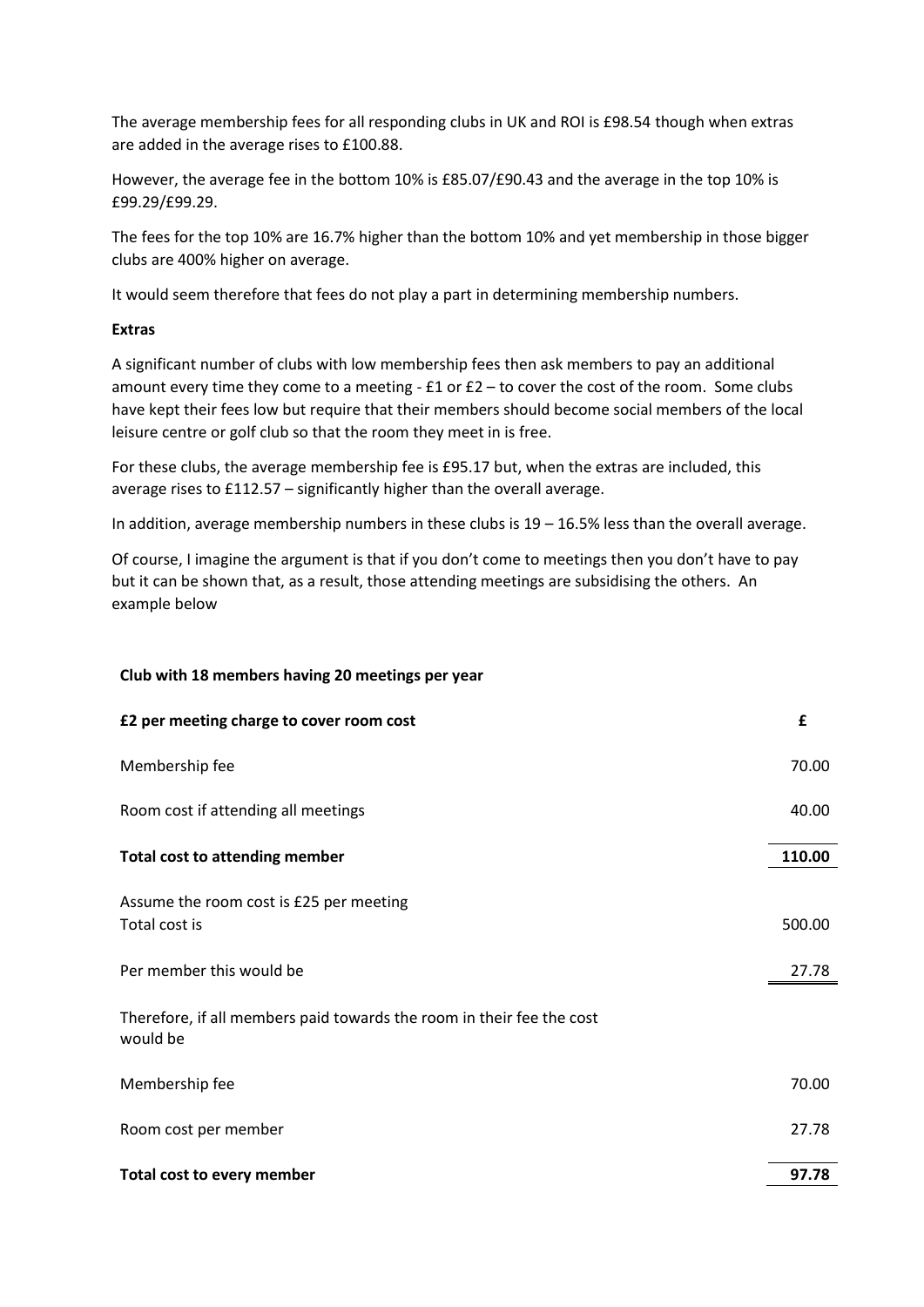In this scenario, spreading the cost over all members would reduce the fee for the members who attend by £13.

Since these clubs are smaller than average, is the requirement to dip one's hand in one's pocket every time a member attends a meeting somehow unpalatable? Including all club's costs in its budget and therefore its membership fee gives a fairer spread of the cost to each member and is shown in larger clubs not to be the deterrent to membership that others may fear.

In addition, is asking a member to be a social member of another organisation inconsistent with what we say we are? Are the members of those clubs paying, in aggregate, considerably more than room hire would be elsewhere?

### **One meeting a month or two?**

57.22% of clubs have two meetings a month, 42.78% have one.

What has been surprising, and we have not been able to determine the reason, is that average membership fees in a one-meeting club are £98.76 whereas the average for two-meeting clubs is marginally less at £98.37.

However, when we look at membership numbers for those clubs a possible reason emerges – onemeeting clubs have fewer members on average at 20.63; two meeting membership on average is 24.35. Therefore, whilst the two-meeting clubs may have higher costs in room hire etc they have more members over which to spread those costs.

## **Supper meeting or not?**

59.36% of clubs now do not have a supper meeting though many club members might meet informally before a meeting for something to eat.

It seems that the cost of supper, added to a membership fee, is seen as being too high and therefore many clubs have done away with the tradition.

## **How do we pay our annual fees and does it have an impact?**

The vast majority of members still pay an annual membership fee though the number of clubs offering payment in smaller increments is increasing.

|                    | Annual  | Bi-annual | Quarterly | Monthly |
|--------------------|---------|-----------|-----------|---------|
| Number of clubs    | 119     | 20        | 3         | 44      |
| Average<br>members | 21.89   | 23.18     | 23.06     | 23.39   |
| Average fee        | £102.03 | £106.10   | £112.93   | £113.35 |

Whilst there isn't a significant difference between number of members in each category, it is notable that those paying annually have an average membership which is lower than the overall average despite fees between almost 10% lower than those of the monthly payers.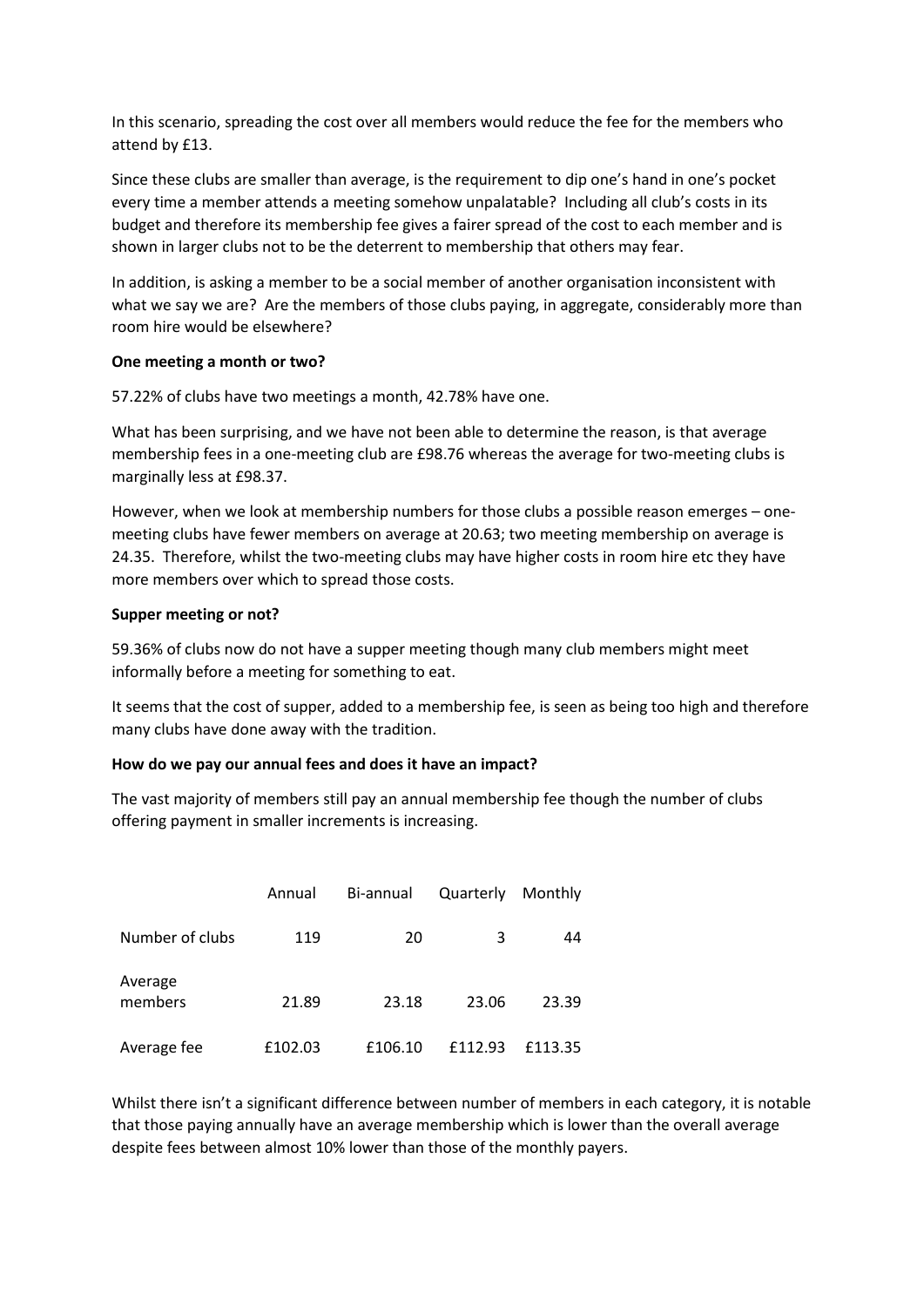#### **Regional levies and attendance costs**

Regional levies range from £6.50 to £17.50, including UKPAC contribution.

Information on the cost to a member to attend Region meetings was provided by all 18 Federation Councillors from the UK and ROI. The costs vary significantly ranging from nil to £28 per meeting with the average cost being £12.61, excluding travel costs.

Regions vary in how they deal with travel costs, some not paying any, some paying for Club Representatives to Region, others paying travel costs of Region Officers for Region and Executive meetings. One region only pays travel costs for Region Executive meetings and one pays travel mileage for one vehicle per Club and for Club Representatives.

Mostly the costs paid by the member are for her tea/coffee and lunch. However, there is variance in what the Region levy is used for and in some Regions members costs to attend also include IT/room hire and speaker costs, meaning those attending pay the full costs of the day. Some Regions subsidise room hire and lunches so that members pay a fixed cost per meeting.

Accommodation costs do not seem to be relevant apart from Northern England and Scotland North.

In the majority of cases there is a correlation between the levy charged and the cost of attendance in that regions with low levies tend to have higher attendance costs and vice versa. We did not investigate how many people attend these regional meetings and whether the cost of attendance has an impact but, if it follows the pattern seen in club fees, members seem to prefer to pay a higher initial fee and lower or no additional costs rather than putting the greater expense onto attendees.

It is interesting to note that, anecdotally, online regional meetings held during the pandemic have seen a significant increase in attendance. It would imply that distance, time and cost are a factor in attracting members to Region.

## **Other stuff**

### **Paying honoraria**

It seems that some clubs are still paying honoraria to their Presidents and, sometimes, Secretaries. Honoraria were originally supposed to be an easy way of recompensing Presidents for attending events, buying raffle tickets, the odd glass of wine etc. These amounts were never meant to be a gift.

Clubs and regions should be aware that these honoraria are taxable on the people who receive them; in other words, the Presidents receiving them should be declaring them and paying tax. It is for that reason that many clubs, some time ago, moved to paying expenses or considered reducing the President's membership fee for her term of office.

In the world of smaller clubs, I would encourage Treasurers to think about how much your honoraria are per head of membership of your club – is this an amount you can no longer afford? Is the President still attending numerous events and therefore needs to be reimbursed? Don't just follow what happened last year.